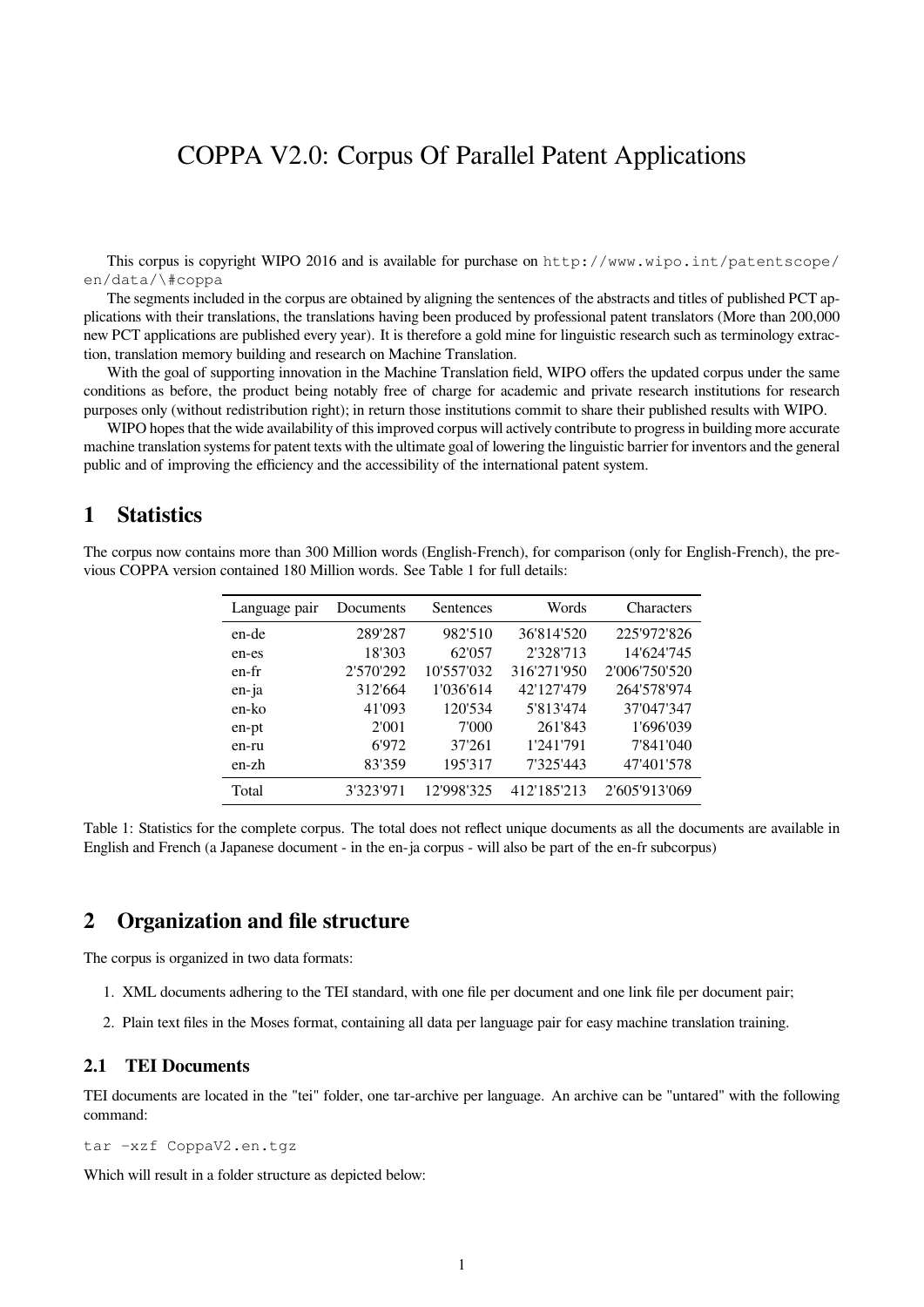| en |        |    |  |                  |  |
|----|--------|----|--|------------------|--|
|    | WO1978 |    |  |                  |  |
|    | 00     |    |  |                  |  |
|    |        |    |  |                  |  |
|    |        | ΩO |  |                  |  |
|    |        |    |  | W01978000001.xml |  |
|    |        |    |  | W01978000002.xml |  |
|    |        |    |  | W01978000003.xml |  |
|    |        |    |  |                  |  |
|    |        |    |  | W01978000004.xml |  |
|    |        |    |  | W01978000005.xml |  |
|    |        |    |  |                  |  |
|    |        |    |  |                  |  |
|    |        |    |  |                  |  |
|    | WO1979 |    |  |                  |  |
|    |        |    |  |                  |  |
|    | 00     |    |  |                  |  |
|    |        | ΩO |  |                  |  |
|    |        |    |  | W01979000001.xml |  |
|    |        |    |  | W01979000002.xml |  |
|    |        |    |  | W01979000003.xml |  |
|    |        |    |  |                  |  |
|    |        |    |  | W01979000004.xml |  |
|    |        |    |  | W01979000005.xml |  |
|    |        |    |  | W01979000006.xml |  |
|    |        |    |  |                  |  |
|    |        |    |  |                  |  |
|    |        |    |  |                  |  |
|    |        |    |  |                  |  |

Documents are organized primarily by year, with two levels of subfolders based fragments of document ids. An example document has the following (shortened) structure:

```
<?xml version="1.0" encoding="utf-8"?>
<TEI.2 id="WO1978000001-en" lang="en">
  <teiHeader>
    <fileDesc>
      <titleStmt>
        <title>LOW TEMPERATURE SYNTHESIS OF VITREOUS BODIES AND THEIR
        INTERMEDIATES</title>
      </titleStmt>
      <publicationStmt>
         <availability>
           <p>COPYRIGHT WIPO 2016, for questions contact
           patentscope@wipo.int</p>
         </availability>
      </publicationStmt>
    </fileDesc>
    <notesStmt>
      <note type="ID">WO1978000001</note>
      <note type="AD">19780602</note>
      <note type="ANID">US1978000002</note>
      <note type="DP">19781020</note>
      <note type="IC">B01D 17/02;</note>
      <note type="LGF">EN</note>
      <note type="OF">WO</note>
    </notesStmt>
  </teiHeader>
  <text>
    <body>
      <head id="1" lang="en">LOW TEMPERATURE SYNTHESIS OF VITREOUS BODIES
      AND THEIR INTERMEDIATES</head>
      <div type="abstract">
        <p>i d="2"<s id="2:1" lang="en">A method of making glass of high purity
          and in virtually unlimited shapes via solution deposition on
          a porous self-supporting body by reaction between a first
          solution and a second solution; an a product made thereby.</s>
          ...
```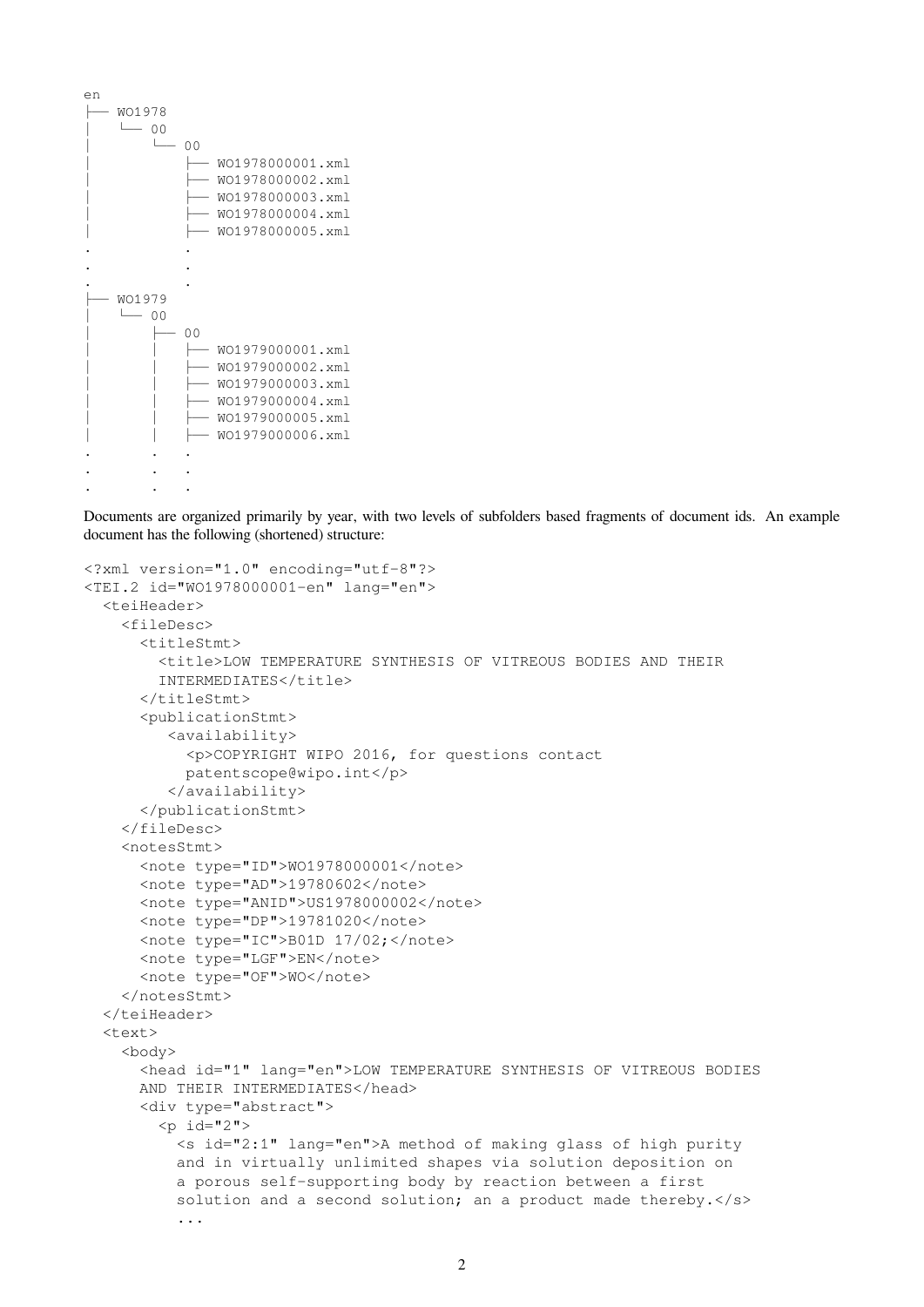```
\langle/p>
            \langle/div\rangle</body>
   \langle/text>
\langle/TEI.2>
```
## **2.2 Meta data information**

Each patent application contains:

- 1. the ID (Any document is available on WIPO search engine PATENTSCOPE using: http://patentscope. wipo.int/en/ID)
- 2. the AD: application date, in format YYYMMDD
- 3. the DP: date of publication, in format YYYMMDD
- 4. IC: the IPC code International Patent Classification (eg. for IPC class "B01D 17/02" consult http://www.wipo. int/ipcpub/?symbol=B01D0017020000)
- 5. LGF: Language of filling, the original language of the patent application (useful to know the original human translation direction)
- 6. OF: the patent office code (see http://www.wipo.int/standards/en/pdf/03-03-01.pdf)

## **2.3 Link files**

Link files are stored in tei/CoppaV2.links.tgz for all language pairs with one folder per language pair. A similar command as above:

tar -xzf CoppaV2.links.tgz

will result in the following folder structure:



Link files contain sentence alignment information for document pairs with the same ids for each language pair, for instance the file links/de\_en/W01986/00/71/WO1986007149.lnk looks like this:

```
<linkGrp fromDoc="Xml/de/WO1986/00/71/WO1986007149.xml"
toDoc="Xml/en/WO1986/00/71/WO1986007149.xml" score="0.540672">
  <link type="1-1" xtargets="1;1" score="1" />
```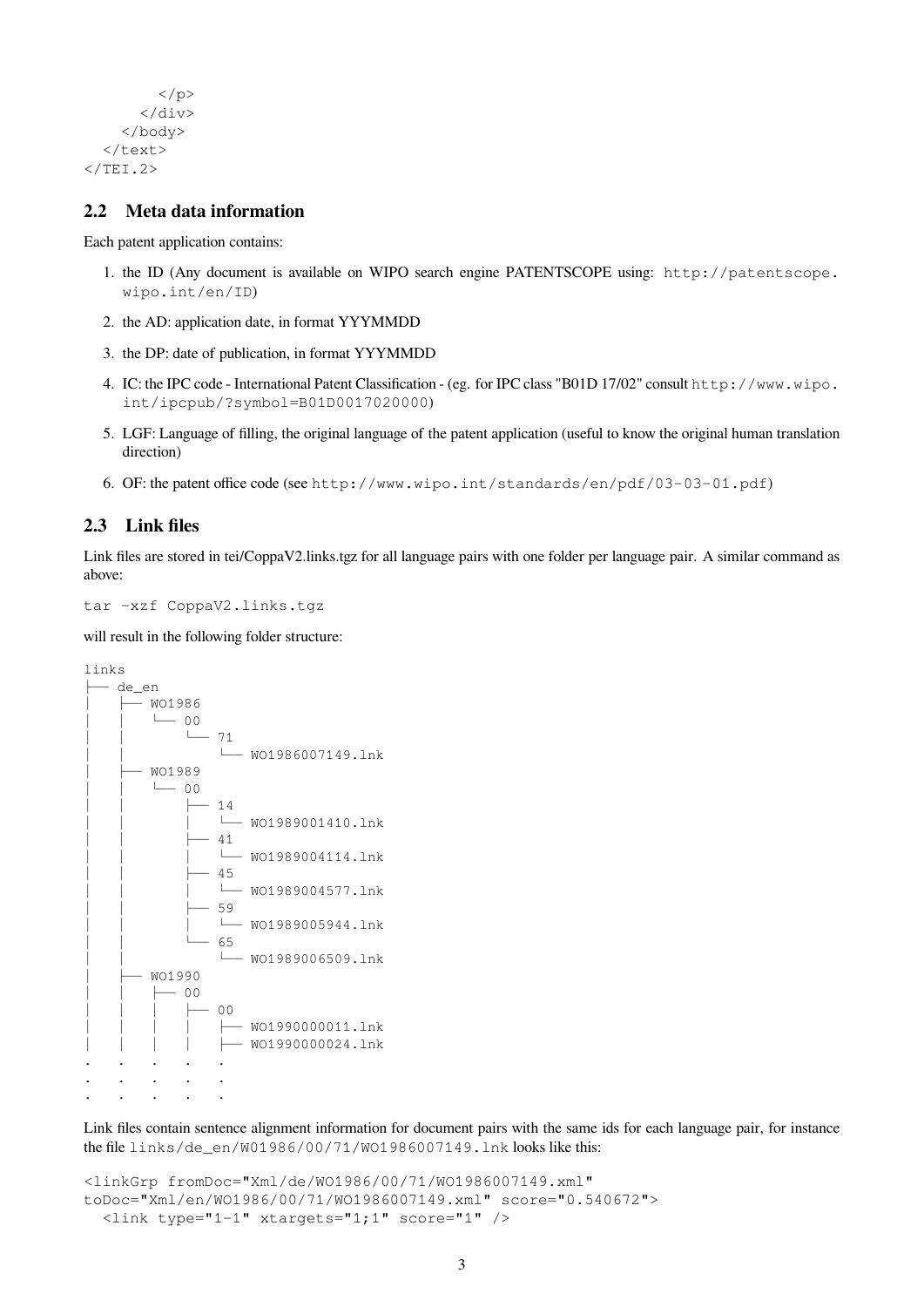```
<link type="1-1" xtargets="2:1;2:1" score="0.388821" />
 <link type="1-1" xtargets="2:2;2:2" score="0.712389" />
 <link type="1-1" xtargets="2:3;2:3" score="0.446505" />
 <link type="1-1" xtargets="2:4;2:4" score="0.73225" />
 <link type="1-1" xtargets="2:5;2:5" score="0.627393" />
 <link type="1-1" xtargets="2:6;2:6" score="0.463875" />
 <link type="1-1" xtargets="2:7;2:7" score="0.41347" />
</linkGrp>
```
It references the documents which are aligned by this link file and the overall score for the alignment. Each entry identifies the paragraph or sentences id (divided by ";") and the sentence-level alignment quality. Different alignment types up to 4-4 alignments are possible.

#### **2.4 Plain-text moses format**

Plain-text files are located in the "moses" folder, with one folder per language pair.

```
moses
  ├── de_en
    │   ├── CoppaV2.de.gz
    │   ├── CoppaV2.en.gz
    │   └── CoppaV2.meta.gz
   ├── es_en
│   ├── CoppaV2.en.gz
│   ├── CoppaV2.es.gz
    │   └── CoppaV2.meta.gz
  ├── fr_en
    │   ├── CoppaV2.en.gz
    │   ├── CoppaV2.fr.gz
    │   └── CoppaV2.meta.gz
  ├── ja_en
     │   ├── CoppaV2.en.gz
     │   ├── CoppaV2.ja.gz
     │   └── CoppaV2.meta.gz
  ├── ko_en
    │   ├── CoppaV2.en.gz
     │   ├── CoppaV2.ko.gz
     │   └── CoppaV2.meta.gz
  ├── pt_en
     │   ├── CoppaV2.en.gz
     │   ├── CoppaV2.meta.gz
     │   └── CoppaV2.pt.gz
  ├── ru_en
     │   ├── CoppaV2.en.gz
       │   ├── CoppaV2.meta.gz
    │   └── CoppaV2.ru.gz
  └── zh_en
     ├── CoppaV2.en.gz
     ├── CoppaV2.meta.gz
     └── CoppaV2.zh.gz
```
Each file is a compressed single utf-8 plain-text file, lines correspond to each other for each language pair, but not across language pairs. For each pair a meta data file is included which informs about the source document id for each line, the alignment type, and the link quality.

| WO1986007149 | $1 - 1$ |          |
|--------------|---------|----------|
| WO1986007149 | $1 - 1$ | 0.388821 |
| WO1986007149 | $1 - 1$ | 0.712389 |
| WO1986007149 | $1 - 1$ | 0.446505 |

Based in this information it is also possible to find the original XML TEI document. For the previous example, you can access the TEI files in:

- Xml/en/WO1986/00/71/WO1986007149.xml
- Xml/fr/WO1986/00/71/WO1986007149.xml